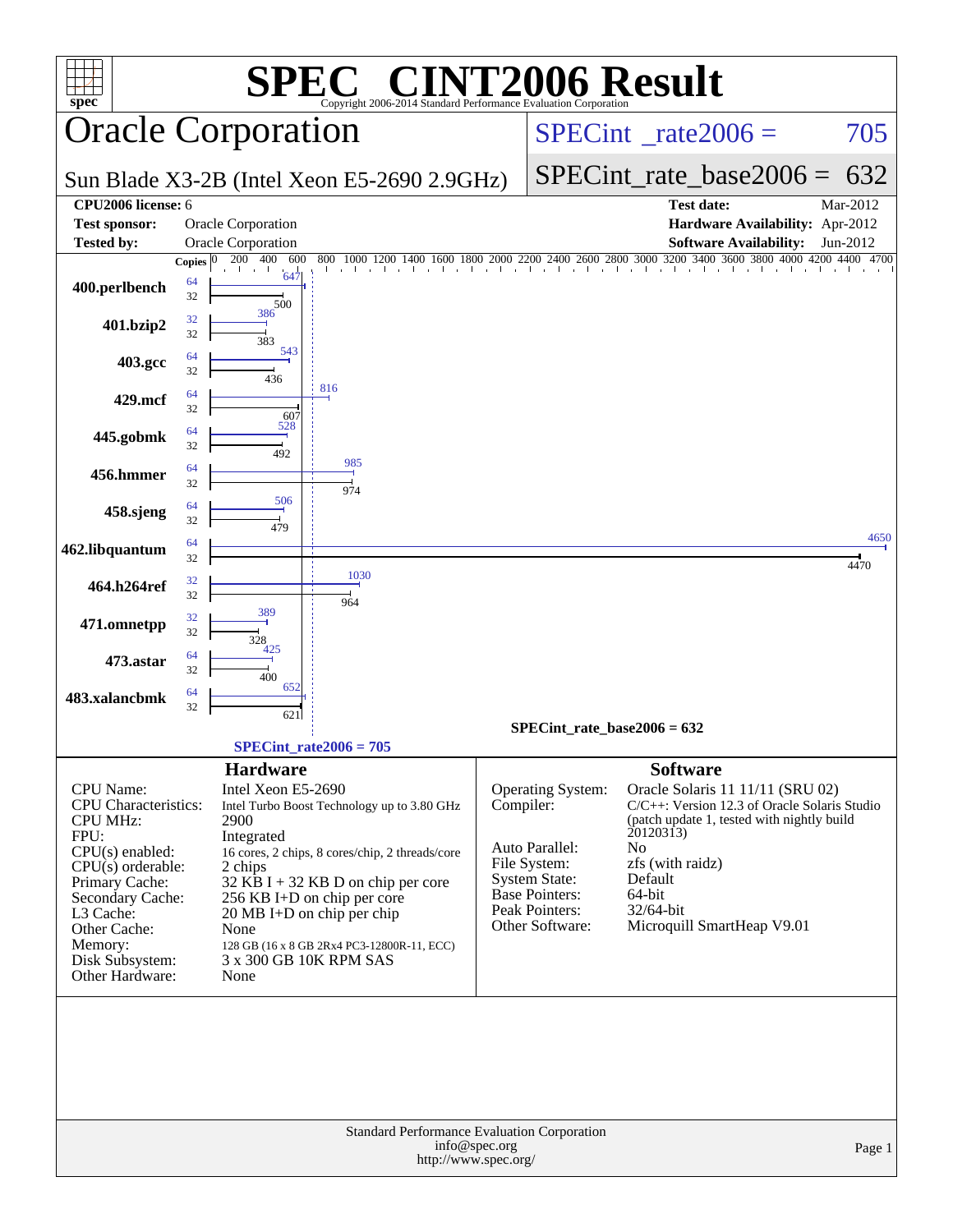

# Oracle Corporation

SPECint rate $2006 = 705$ 

Sun Blade X3-2B (Intel Xeon E5-2690 2.9GHz)

[SPECint\\_rate\\_base2006 =](http://www.spec.org/auto/cpu2006/Docs/result-fields.html#SPECintratebase2006) 632

**[CPU2006 license:](http://www.spec.org/auto/cpu2006/Docs/result-fields.html#CPU2006license)** 6 **[Test date:](http://www.spec.org/auto/cpu2006/Docs/result-fields.html#Testdate)** Mar-2012

**[Test sponsor:](http://www.spec.org/auto/cpu2006/Docs/result-fields.html#Testsponsor)** Oracle Corporation **[Hardware Availability:](http://www.spec.org/auto/cpu2006/Docs/result-fields.html#HardwareAvailability)** Apr-2012 **[Tested by:](http://www.spec.org/auto/cpu2006/Docs/result-fields.html#Testedby)** Oracle Corporation **[Software Availability:](http://www.spec.org/auto/cpu2006/Docs/result-fields.html#SoftwareAvailability)** Jun-2012

#### **[Results Table](http://www.spec.org/auto/cpu2006/Docs/result-fields.html#ResultsTable)**

| <b>Base</b>   |                |       |                |                                                                            | <b>Peak</b>    |                                                                                   |                                                                                                                                 |                                                                                   |                      |                |                                                      |                |                                                |
|---------------|----------------|-------|----------------|----------------------------------------------------------------------------|----------------|-----------------------------------------------------------------------------------|---------------------------------------------------------------------------------------------------------------------------------|-----------------------------------------------------------------------------------|----------------------|----------------|------------------------------------------------------|----------------|------------------------------------------------|
| <b>Copies</b> | <b>Seconds</b> | Ratio | <b>Seconds</b> | Ratio                                                                      | <b>Seconds</b> | Ratio                                                                             | <b>Copies</b>                                                                                                                   | <b>Seconds</b>                                                                    | <b>Ratio</b>         | <b>Seconds</b> | <b>Ratio</b>                                         | <b>Seconds</b> | <b>Ratio</b>                                   |
| 32            | 623            |       | 626            |                                                                            | 625            |                                                                                   |                                                                                                                                 | 958                                                                               | 652                  | 968            |                                                      | 966            | 647                                            |
| 32            | 806            |       | 807            |                                                                            | 806            |                                                                                   | 32                                                                                                                              | 799                                                                               | 386                  | 800            |                                                      | 802            | 385                                            |
| 32            | 590            |       | 587            |                                                                            | 592            |                                                                                   | 64                                                                                                                              | 948                                                                               | 543                  | 952            | 541                                                  | 947            | 544                                            |
| 32            | 481            | 607   | 483            |                                                                            | 481            |                                                                                   | 64                                                                                                                              | 715                                                                               |                      | 717            |                                                      | 714            | 817                                            |
| 32            | 682            |       | 680            |                                                                            | 682            |                                                                                   | 64                                                                                                                              | 1272                                                                              | 528                  | 1272           | 528                                                  | 1272           | 528                                            |
| 32            | 307            |       | 306            |                                                                            | 307            |                                                                                   |                                                                                                                                 | 606                                                                               | 985                  | 605            |                                                      | 606            | 985                                            |
| 32            | 809            |       | 809            |                                                                            | 808            |                                                                                   | 64                                                                                                                              | 1531                                                                              | 506                  | 1532           |                                                      | 1530           | 506                                            |
| 32            | 148            |       | 148            |                                                                            | 148            |                                                                                   |                                                                                                                                 | 285                                                                               | 4650                 | 285            |                                                      | 285            | 4650                                           |
| 32            | 734            |       | 735            |                                                                            | 735            |                                                                                   | 32                                                                                                                              | 690                                                                               | 1030                 | 690            | 1030                                                 | 691            | 1030                                           |
| 32            | 610            |       | 611            |                                                                            | 610            |                                                                                   | 32                                                                                                                              | 514                                                                               | 389                  | 514            |                                                      | 514            | 389                                            |
| 32            | 562            |       | 561            |                                                                            | 561            |                                                                                   | 64                                                                                                                              | 1059                                                                              | 424                  | 1051           | 427                                                  | 1057           | 425                                            |
| 32            | 356            |       | 355            |                                                                            | 356            | 621                                                                               |                                                                                                                                 | 678                                                                               | 652                  | 677            | 652                                                  | 677            | 652                                            |
|               |                |       |                | 502<br>383<br>436<br>492<br>973<br>479<br>4480<br>965<br>328<br>399<br>621 |                | 499<br>383<br>439<br>604<br>494<br>977<br>479<br>4470<br>963<br>328<br>400<br>622 | $\mathbf{D}$ and $\mathbf{L}$ and $\mathbf{L}$<br>المعاقب محافظ والمساحي<br>المتمس المستحدث والمحالة المالحان والمناقص<br>1.241 | <b>500</b><br>383<br>435<br>607<br>492<br>974<br>479<br>4470<br>964<br>328<br>400 | 64<br>64<br>64<br>64 |                | 816<br>Dald and called to almost indicates a madison |                | 646<br>386<br>814<br>987<br>505<br>4650<br>389 |

Results appear in the [order in which they were run.](http://www.spec.org/auto/cpu2006/Docs/result-fields.html#RunOrder) Bold underlined text [indicates a median measurement.](http://www.spec.org/auto/cpu2006/Docs/result-fields.html#Median)

#### **[Submit Notes](http://www.spec.org/auto/cpu2006/Docs/result-fields.html#SubmitNotes)**

The config file option 'submit' was used to bind processes to CPU threads with pbind(1)

#### **[Operating System Notes](http://www.spec.org/auto/cpu2006/Docs/result-fields.html#OperatingSystemNotes)**

ulimit -s 10000 (shell): increases stack

 /etc/system parameters autoup=1000 zfs:zfs\_arc\_max=0x400000000 zfs:zfs\_arc\_min=0x400000000 ncsize=0x10000 lpg\_alloc\_prefer=1

gzip compression set using "zfs set compression=gzip <zfs-filesystem>"

#### **[Platform Notes](http://www.spec.org/auto/cpu2006/Docs/result-fields.html#PlatformNotes)**

 Default BIOS Settings were used, except: Energy Performance set to Performance

Oracle's Sun Blade X3-2B was formerly known as the Sun Blade X6270 M3

 Sysinfo program /benchpool/data1/cpu2006v1.2/Docs/sysinfo : 6775 2011-08-16 #f7622badcf24e01c368b1db4377c running on bur398-85 Fri Mar 30 15:33:02 2012

This section contains SUT (System Under Test) info as seen by Continued on next page

Standard Performance Evaluation Corporation [info@spec.org](mailto:info@spec.org) <http://www.spec.org/>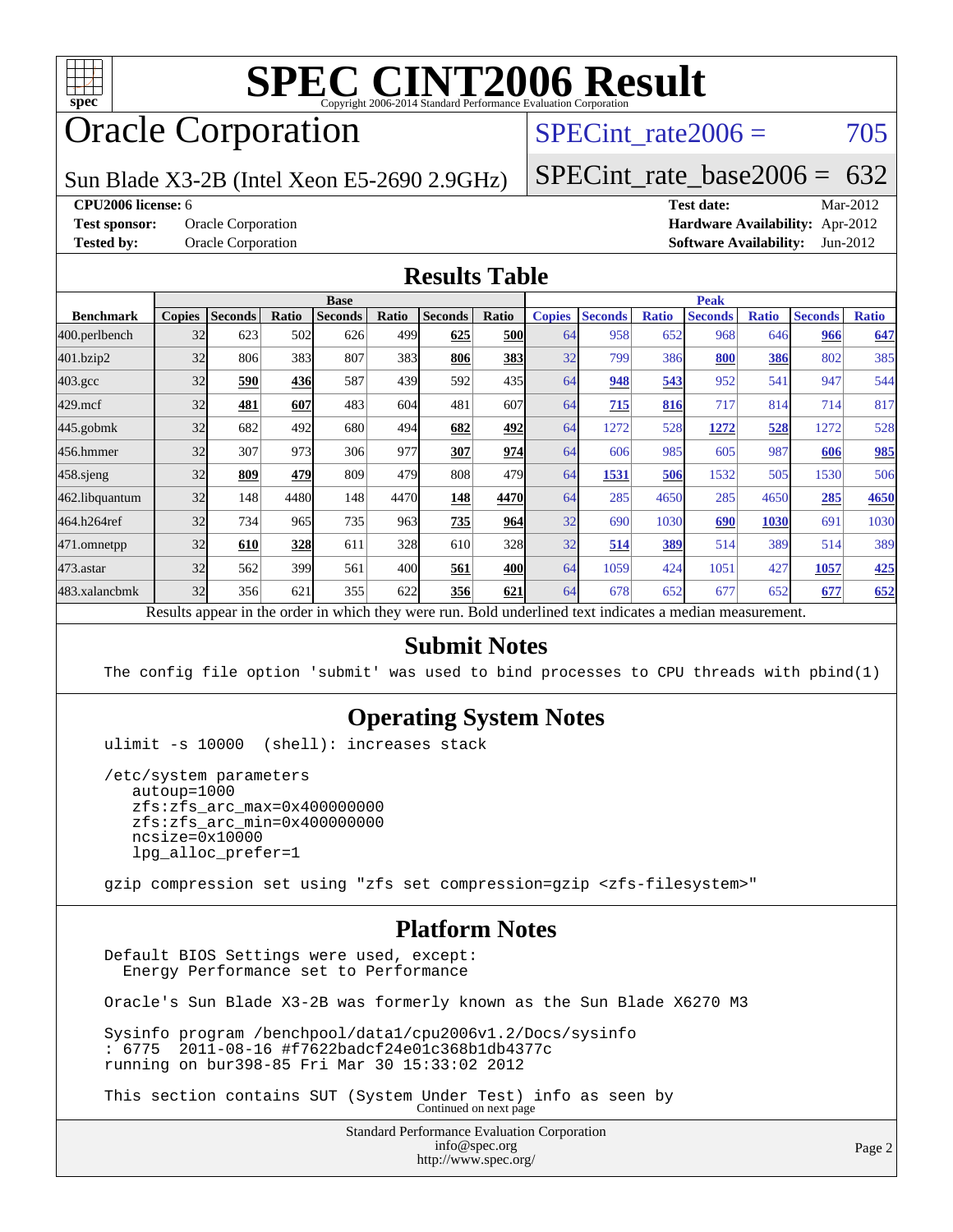Oracle Corporation

SPECint rate $2006 = 705$ 

Sun Blade X3-2B (Intel Xeon E5-2690 2.9GHz)

[SPECint\\_rate\\_base2006 =](http://www.spec.org/auto/cpu2006/Docs/result-fields.html#SPECintratebase2006)  $632$ 

**[Tested by:](http://www.spec.org/auto/cpu2006/Docs/result-fields.html#Testedby)** Oracle Corporation **[Software Availability:](http://www.spec.org/auto/cpu2006/Docs/result-fields.html#SoftwareAvailability)** Jun-2012

**[CPU2006 license:](http://www.spec.org/auto/cpu2006/Docs/result-fields.html#CPU2006license)** 6 **[Test date:](http://www.spec.org/auto/cpu2006/Docs/result-fields.html#Testdate)** Mar-2012 **[Test sponsor:](http://www.spec.org/auto/cpu2006/Docs/result-fields.html#Testsponsor)** Oracle Corporation **[Hardware Availability:](http://www.spec.org/auto/cpu2006/Docs/result-fields.html#HardwareAvailability)** Apr-2012

#### **[Platform Notes \(Continued\)](http://www.spec.org/auto/cpu2006/Docs/result-fields.html#PlatformNotes)**

 some common utilities. To remove or add to this section, see: <http://www.spec.org/cpu2006/Docs/config.html#sysinfo>

 From /usr/sbin/psrinfo -pv Intel(r) Xeon(r) CPU E5-2690 0 @ 2.90GHz x86 (GenuineIntel 206D7 family 6 model 45 step 7 clock 2893 MHz)

 /usr/sbin/psrinfo -p: 2 chips /usr/sbin/psrinfo -pv | grep "core has" | wc -l: 16 cores /usr/sbin/psrinfo | wc -l: 32 threads

/usr/sbin/prtconf | grep "Memory size:": 131038 Megabytes

/etc/release:

 Oracle Solaris 11 11/11 X86 uname -a:

SunOS bur398-85 5.11 11.0 i86pc i386 i86pc

 disk: df -h Filesystem Size Used Available Capacity Mounted on benchpool/data1 545G 25G 521G 5% /benchpool/data1

(End of data from sysinfo program)

#### **[General Notes](http://www.spec.org/auto/cpu2006/Docs/result-fields.html#GeneralNotes)**

Environment variables set by runspec before the start of the run: OMP\_NUM\_THREADS = "1"

## **[Base Compiler Invocation](http://www.spec.org/auto/cpu2006/Docs/result-fields.html#BaseCompilerInvocation)**

[C benchmarks](http://www.spec.org/auto/cpu2006/Docs/result-fields.html#Cbenchmarks): [cc](http://www.spec.org/cpu2006/results/res2012q3/cpu2006-20120710-23577.flags.html#user_CCbase_solaris_studio_cc)

[C++ benchmarks:](http://www.spec.org/auto/cpu2006/Docs/result-fields.html#CXXbenchmarks) [CC](http://www.spec.org/cpu2006/results/res2012q3/cpu2006-20120710-23577.flags.html#user_CXXbase_solaris_studio_CC)

## **[Base Portability Flags](http://www.spec.org/auto/cpu2006/Docs/result-fields.html#BasePortabilityFlags)**

 400.perlbench: [-DSPEC\\_CPU\\_SOLARIS\\_X64](http://www.spec.org/cpu2006/results/res2012q3/cpu2006-20120710-23577.flags.html#b400.perlbench_baseCPORTABILITY_DSPEC_CPU_SOLARIS_X64) [-DSPEC\\_CPU\\_LP64](http://www.spec.org/cpu2006/results/res2012q3/cpu2006-20120710-23577.flags.html#b400.perlbench_baseEXTRA_CPORTABILITY_DSPEC_CPU_LP64) 401.bzip2: [-DSPEC\\_CPU\\_LP64](http://www.spec.org/cpu2006/results/res2012q3/cpu2006-20120710-23577.flags.html#suite_baseEXTRA_CPORTABILITY401_bzip2_DSPEC_CPU_LP64) 403.gcc: [-DSPEC\\_CPU\\_SOLARIS](http://www.spec.org/cpu2006/results/res2012q3/cpu2006-20120710-23577.flags.html#b403.gcc_baseCPORTABILITY_DSPEC_CPU_SOLARIS) [-DSPEC\\_CPU\\_LP64](http://www.spec.org/cpu2006/results/res2012q3/cpu2006-20120710-23577.flags.html#suite_baseEXTRA_CPORTABILITY403_gcc_DSPEC_CPU_LP64) 429.mcf: [-DSPEC\\_CPU\\_LP64](http://www.spec.org/cpu2006/results/res2012q3/cpu2006-20120710-23577.flags.html#suite_baseEXTRA_CPORTABILITY429_mcf_DSPEC_CPU_LP64) 445.gobmk: [-DSPEC\\_CPU\\_LP64](http://www.spec.org/cpu2006/results/res2012q3/cpu2006-20120710-23577.flags.html#suite_baseEXTRA_CPORTABILITY445_gobmk_DSPEC_CPU_LP64)

Continued on next page

Standard Performance Evaluation Corporation [info@spec.org](mailto:info@spec.org) <http://www.spec.org/>

Page 3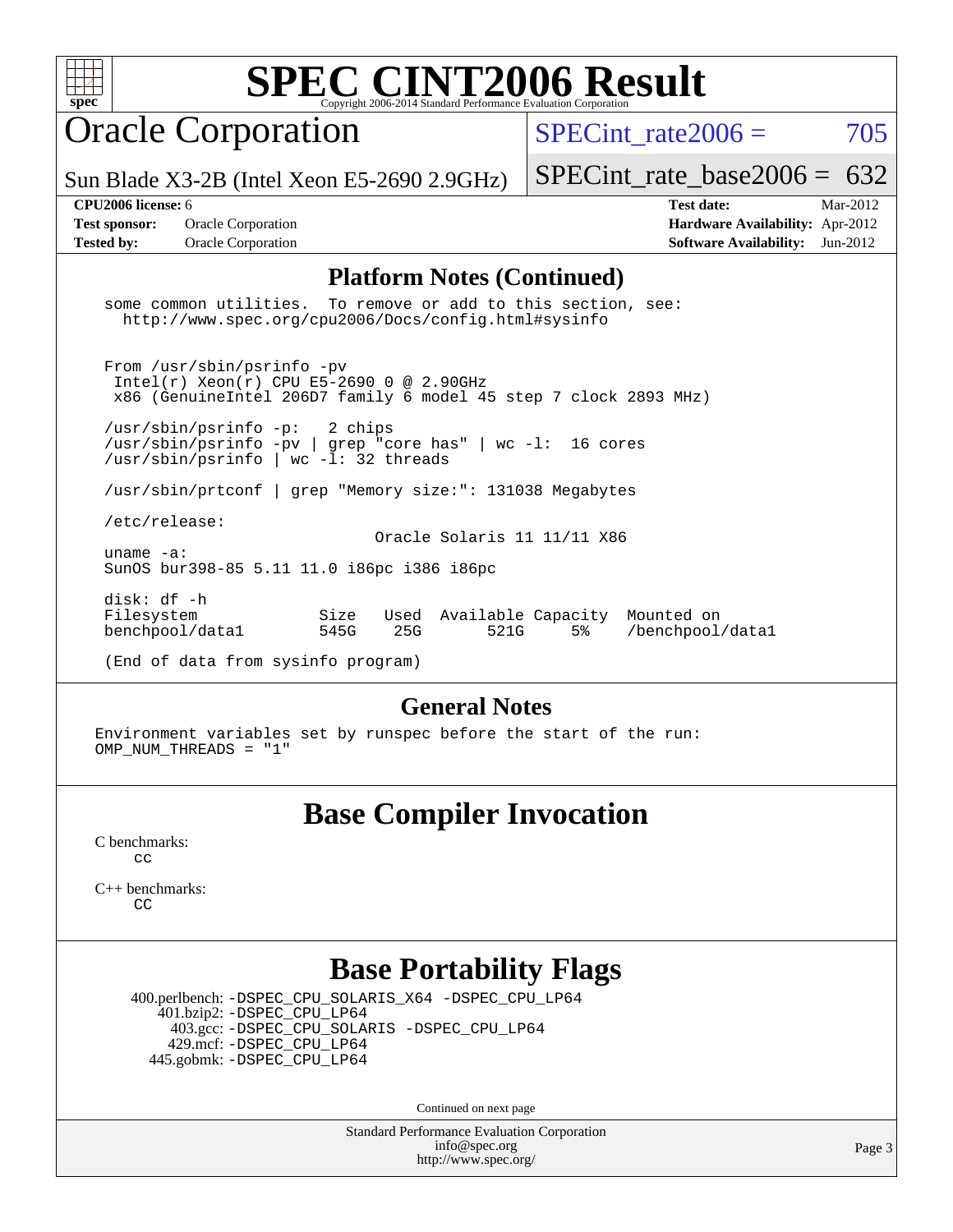

Oracle Corporation

SPECint rate $2006 = 705$ 

Sun Blade X3-2B (Intel Xeon E5-2690 2.9GHz)

[SPECint\\_rate\\_base2006 =](http://www.spec.org/auto/cpu2006/Docs/result-fields.html#SPECintratebase2006)  $632$ 

**[Tested by:](http://www.spec.org/auto/cpu2006/Docs/result-fields.html#Testedby)** Oracle Corporation **[Software Availability:](http://www.spec.org/auto/cpu2006/Docs/result-fields.html#SoftwareAvailability)** Jun-2012

**[CPU2006 license:](http://www.spec.org/auto/cpu2006/Docs/result-fields.html#CPU2006license)** 6 **[Test date:](http://www.spec.org/auto/cpu2006/Docs/result-fields.html#Testdate)** Mar-2012 **[Test sponsor:](http://www.spec.org/auto/cpu2006/Docs/result-fields.html#Testsponsor)** Oracle Corporation **[Hardware Availability:](http://www.spec.org/auto/cpu2006/Docs/result-fields.html#HardwareAvailability)** Apr-2012

## **[Base Portability Flags \(Continued\)](http://www.spec.org/auto/cpu2006/Docs/result-fields.html#BasePortabilityFlags)**

 456.hmmer: [-DSPEC\\_CPU\\_LP64](http://www.spec.org/cpu2006/results/res2012q3/cpu2006-20120710-23577.flags.html#suite_baseEXTRA_CPORTABILITY456_hmmer_DSPEC_CPU_LP64) 458.sjeng: [-DSPEC\\_CPU\\_LP64](http://www.spec.org/cpu2006/results/res2012q3/cpu2006-20120710-23577.flags.html#suite_baseEXTRA_CPORTABILITY458_sjeng_DSPEC_CPU_LP64) 462.libquantum: [-DSPEC\\_CPU\\_SOLARIS](http://www.spec.org/cpu2006/results/res2012q3/cpu2006-20120710-23577.flags.html#b462.libquantum_baseCPORTABILITY_DSPEC_CPU_SOLARIS) [-DSPEC\\_CPU\\_LP64](http://www.spec.org/cpu2006/results/res2012q3/cpu2006-20120710-23577.flags.html#suite_baseEXTRA_CPORTABILITY462_libquantum_DSPEC_CPU_LP64) 464.h264ref: [-DSPEC\\_CPU\\_LP64](http://www.spec.org/cpu2006/results/res2012q3/cpu2006-20120710-23577.flags.html#suite_baseEXTRA_CPORTABILITY464_h264ref_DSPEC_CPU_LP64) 483.xalancbmk: [-DSPEC\\_CPU\\_SOLARIS](http://www.spec.org/cpu2006/results/res2012q3/cpu2006-20120710-23577.flags.html#b483.xalancbmk_baseCXXPORTABILITY_DSPEC_CPU_SOLARIS)

**[Base Optimization Flags](http://www.spec.org/auto/cpu2006/Docs/result-fields.html#BaseOptimizationFlags)**

[C benchmarks](http://www.spec.org/auto/cpu2006/Docs/result-fields.html#Cbenchmarks):

[-g](http://www.spec.org/cpu2006/results/res2012q3/cpu2006-20120710-23577.flags.html#user_CCbase_F-g) [-fast](http://www.spec.org/cpu2006/results/res2012q3/cpu2006-20120710-23577.flags.html#user_CCbase_fast_cc) [-xipo=2](http://www.spec.org/cpu2006/results/res2012q3/cpu2006-20120710-23577.flags.html#user_CCbase_xipo_5e3708e8f61bc7c7cade0f8c4dada1db) [-m64](http://www.spec.org/cpu2006/results/res2012q3/cpu2006-20120710-23577.flags.html#user_CCbase_F-m64) [-xaddr32](http://www.spec.org/cpu2006/results/res2012q3/cpu2006-20120710-23577.flags.html#user_CCbase_xaddr32_1b1979350869d4d2abbce2a005c6342f) [-xpagesize=2M](http://www.spec.org/cpu2006/results/res2012q3/cpu2006-20120710-23577.flags.html#user_CCbase_xpagesize_f50b67cca4ef3b24ae5e9aaf0af70b7e) [-xalias\\_level=std](http://www.spec.org/cpu2006/results/res2012q3/cpu2006-20120710-23577.flags.html#user_CCbase_xalias_level_cc_ed12b6aa9cc1ccf9ee8329664a2d2066)

[C++ benchmarks:](http://www.spec.org/auto/cpu2006/Docs/result-fields.html#CXXbenchmarks)

[-fast](http://www.spec.org/cpu2006/results/res2012q3/cpu2006-20120710-23577.flags.html#user_CXXbase_fast_CC) [-xipo=2](http://www.spec.org/cpu2006/results/res2012q3/cpu2006-20120710-23577.flags.html#user_CXXbase_xipo_5e3708e8f61bc7c7cade0f8c4dada1db) [-m32](http://www.spec.org/cpu2006/results/res2012q3/cpu2006-20120710-23577.flags.html#user_CXXbase_F-m32) [-xpagesize=2M](http://www.spec.org/cpu2006/results/res2012q3/cpu2006-20120710-23577.flags.html#user_CXXbase_xpagesize_f50b67cca4ef3b24ae5e9aaf0af70b7e) [-xalias\\_level=compatible](http://www.spec.org/cpu2006/results/res2012q3/cpu2006-20120710-23577.flags.html#user_CXXbase_xalias_level_CC_96f159d8d9a7543292667cc08592323e) [-library=stlport4](http://www.spec.org/cpu2006/results/res2012q3/cpu2006-20120710-23577.flags.html#user_CXXbase_F-lstlport4_b8e913805c6afc3a45e676d2e2070a28) [-lfast](http://www.spec.org/cpu2006/results/res2012q3/cpu2006-20120710-23577.flags.html#user_CXXbase_F-lfast)

## **[Peak Compiler Invocation](http://www.spec.org/auto/cpu2006/Docs/result-fields.html#PeakCompilerInvocation)**

[C benchmarks](http://www.spec.org/auto/cpu2006/Docs/result-fields.html#Cbenchmarks): [cc](http://www.spec.org/cpu2006/results/res2012q3/cpu2006-20120710-23577.flags.html#user_CCpeak_solaris_studio_cc)

[C++ benchmarks:](http://www.spec.org/auto/cpu2006/Docs/result-fields.html#CXXbenchmarks)  $\Gamma$ 

## **[Peak Portability Flags](http://www.spec.org/auto/cpu2006/Docs/result-fields.html#PeakPortabilityFlags)**

 400.perlbench: [-DSPEC\\_CPU\\_SOLARIS\\_X64](http://www.spec.org/cpu2006/results/res2012q3/cpu2006-20120710-23577.flags.html#b400.perlbench_peakCPORTABILITY_DSPEC_CPU_SOLARIS_X64) [-DSPEC\\_CPU\\_LP64](http://www.spec.org/cpu2006/results/res2012q3/cpu2006-20120710-23577.flags.html#b400.perlbench_peakCPORTABILITY_DSPEC_CPU_LP64) 403.gcc: [-DSPEC\\_CPU\\_SOLARIS](http://www.spec.org/cpu2006/results/res2012q3/cpu2006-20120710-23577.flags.html#b403.gcc_peakCPORTABILITY_DSPEC_CPU_SOLARIS) 462.libquantum: [-DSPEC\\_CPU\\_SOLARIS](http://www.spec.org/cpu2006/results/res2012q3/cpu2006-20120710-23577.flags.html#b462.libquantum_peakCPORTABILITY_DSPEC_CPU_SOLARIS) 483.xalancbmk: [-DSPEC\\_CPU\\_SOLARIS](http://www.spec.org/cpu2006/results/res2012q3/cpu2006-20120710-23577.flags.html#b483.xalancbmk_peakCXXPORTABILITY_DSPEC_CPU_SOLARIS)

## **[Peak Optimization Flags](http://www.spec.org/auto/cpu2006/Docs/result-fields.html#PeakOptimizationFlags)**

[C benchmarks](http://www.spec.org/auto/cpu2006/Docs/result-fields.html#Cbenchmarks):

 400.perlbench: [-g](http://www.spec.org/cpu2006/results/res2012q3/cpu2006-20120710-23577.flags.html#user_peakCCLD400_perlbench_F-g) [-xprofile=collect:./feedback](http://www.spec.org/cpu2006/results/res2012q3/cpu2006-20120710-23577.flags.html#user_peakPASS1_CFLAGSPASS1_LDFLAGS400_perlbench_xprofile_collect_eb7600ff49c156e08b79eda146723f7d)(pass 1) [-xprofile=use:./feedback](http://www.spec.org/cpu2006/results/res2012q3/cpu2006-20120710-23577.flags.html#user_peakPASS2_CFLAGSPASS2_LDFLAGS400_perlbench_xprofile_use_2c7da09021590254e061b7043891e3f2)(pass 2) [-fast](http://www.spec.org/cpu2006/results/res2012q3/cpu2006-20120710-23577.flags.html#user_peakOPTIMIZE400_perlbench_fast_cc) [-xprefetch=no%auto](http://www.spec.org/cpu2006/results/res2012q3/cpu2006-20120710-23577.flags.html#user_peakOPTIMIZE400_perlbench_xprefetch_aadf369b144f677b141e4051b7b2a0c9) [-xtarget=nehalem](http://www.spec.org/cpu2006/results/res2012q3/cpu2006-20120710-23577.flags.html#user_peakOPTIMIZE400_perlbench_xtarget_74860a595ffaa63cd4d8626087837745) [-xipo=1](http://www.spec.org/cpu2006/results/res2012q3/cpu2006-20120710-23577.flags.html#user_peakOPTIMIZE400_perlbench_xipo_244aeef1b109ad561a752b1a22d45e94) [-m64](http://www.spec.org/cpu2006/results/res2012q3/cpu2006-20120710-23577.flags.html#user_peakOPTIMIZE400_perlbench_F-m64) [-xpagesize=2M](http://www.spec.org/cpu2006/results/res2012q3/cpu2006-20120710-23577.flags.html#user_peakOPTIMIZE400_perlbench_xpagesize_f50b67cca4ef3b24ae5e9aaf0af70b7e) [-xalias\\_level=std](http://www.spec.org/cpu2006/results/res2012q3/cpu2006-20120710-23577.flags.html#user_peakOPTIMIZE400_perlbench_xalias_level_cc_ed12b6aa9cc1ccf9ee8329664a2d2066) [-lbsdmalloc](http://www.spec.org/cpu2006/results/res2012q3/cpu2006-20120710-23577.flags.html#user_peakEXTRA_CFLAGSEXTRA_LIBS400_perlbench_F-lbsdmalloc)

```
 401.bzip2: -g -xprofile=collect:./feedback(pass 1)
-xprofile=use:./feedback-fast-xipo=2-m64
-xpagesize=2M -xalias_level=strong
```
Continued on next page

Standard Performance Evaluation Corporation [info@spec.org](mailto:info@spec.org) <http://www.spec.org/>

Page 4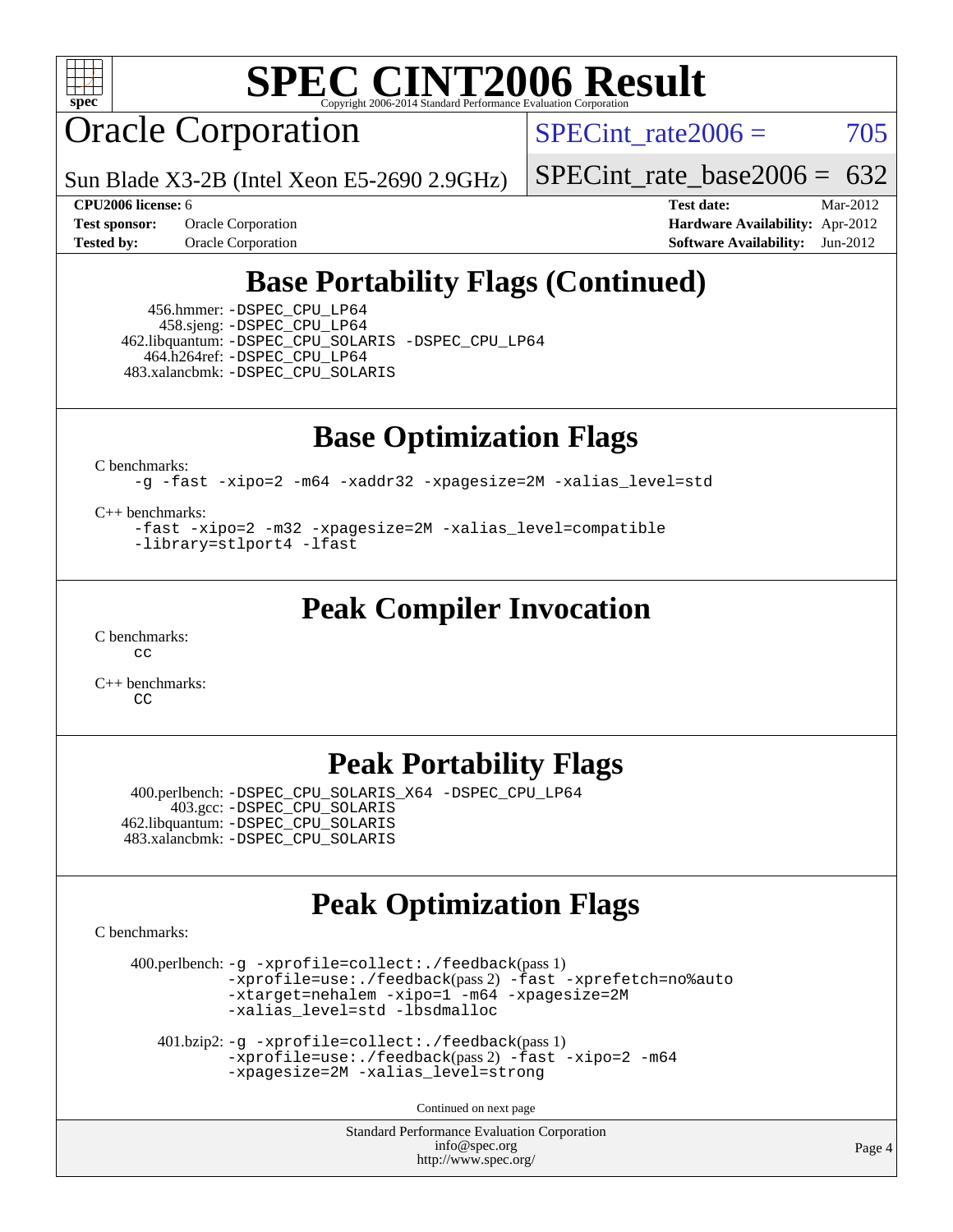

Oracle Corporation

SPECint rate $2006 = 705$ 

Sun Blade X3-2B (Intel Xeon E5-2690 2.9GHz)

[SPECint\\_rate\\_base2006 =](http://www.spec.org/auto/cpu2006/Docs/result-fields.html#SPECintratebase2006)  $632$ 

**[CPU2006 license:](http://www.spec.org/auto/cpu2006/Docs/result-fields.html#CPU2006license)** 6 **[Test date:](http://www.spec.org/auto/cpu2006/Docs/result-fields.html#Testdate)** Mar-2012 **[Test sponsor:](http://www.spec.org/auto/cpu2006/Docs/result-fields.html#Testsponsor)** Oracle Corporation **[Hardware Availability:](http://www.spec.org/auto/cpu2006/Docs/result-fields.html#HardwareAvailability)** Apr-2012 **[Tested by:](http://www.spec.org/auto/cpu2006/Docs/result-fields.html#Testedby)** Oracle Corporation **[Software Availability:](http://www.spec.org/auto/cpu2006/Docs/result-fields.html#SoftwareAvailability)** Jun-2012

# **[Peak Optimization Flags \(Continued\)](http://www.spec.org/auto/cpu2006/Docs/result-fields.html#PeakOptimizationFlags)**

 403.gcc: [-g](http://www.spec.org/cpu2006/results/res2012q3/cpu2006-20120710-23577.flags.html#user_peakCCLD403_gcc_F-g) [-xprofile=collect:./feedback](http://www.spec.org/cpu2006/results/res2012q3/cpu2006-20120710-23577.flags.html#user_peakPASS1_CFLAGSPASS1_LDFLAGS403_gcc_xprofile_collect_eb7600ff49c156e08b79eda146723f7d)(pass 1) [-xprofile=use:./feedback](http://www.spec.org/cpu2006/results/res2012q3/cpu2006-20120710-23577.flags.html#user_peakPASS2_CFLAGSPASS2_LDFLAGS403_gcc_xprofile_use_2c7da09021590254e061b7043891e3f2)(pass 2) [-fast](http://www.spec.org/cpu2006/results/res2012q3/cpu2006-20120710-23577.flags.html#user_peakOPTIMIZE403_gcc_fast_cc) [-xipo=2](http://www.spec.org/cpu2006/results/res2012q3/cpu2006-20120710-23577.flags.html#user_peakOPTIMIZE403_gcc_xipo_5e3708e8f61bc7c7cade0f8c4dada1db) [-m32](http://www.spec.org/cpu2006/results/res2012q3/cpu2006-20120710-23577.flags.html#user_peakOPTIMIZE403_gcc_F-m32) [-xpagesize=2M](http://www.spec.org/cpu2006/results/res2012q3/cpu2006-20120710-23577.flags.html#user_peakOPTIMIZE403_gcc_xpagesize_f50b67cca4ef3b24ae5e9aaf0af70b7e) [-xalias\\_level=std](http://www.spec.org/cpu2006/results/res2012q3/cpu2006-20120710-23577.flags.html#user_peakOPTIMIZE403_gcc_xalias_level_cc_ed12b6aa9cc1ccf9ee8329664a2d2066) [-W2,-Abuiltin\\_opt:calloc\\_no\\_support=on](http://www.spec.org/cpu2006/results/res2012q3/cpu2006-20120710-23577.flags.html#user_peakOPTIMIZE403_gcc_Abuiltin_opt) 429.mcf: [-g](http://www.spec.org/cpu2006/results/res2012q3/cpu2006-20120710-23577.flags.html#user_peakCCLD429_mcf_F-g) [-xprofile=collect:./feedback](http://www.spec.org/cpu2006/results/res2012q3/cpu2006-20120710-23577.flags.html#user_peakPASS1_CFLAGSPASS1_LDFLAGS429_mcf_xprofile_collect_eb7600ff49c156e08b79eda146723f7d)(pass 1) [-xprofile=use:./feedback](http://www.spec.org/cpu2006/results/res2012q3/cpu2006-20120710-23577.flags.html#user_peakPASS2_CFLAGSPASS2_LDFLAGS429_mcf_xprofile_use_2c7da09021590254e061b7043891e3f2)(pass 2) [-fast](http://www.spec.org/cpu2006/results/res2012q3/cpu2006-20120710-23577.flags.html#user_peakOPTIMIZE429_mcf_fast_cc) [-xipo=2](http://www.spec.org/cpu2006/results/res2012q3/cpu2006-20120710-23577.flags.html#user_peakOPTIMIZE429_mcf_xipo_5e3708e8f61bc7c7cade0f8c4dada1db) [-m32](http://www.spec.org/cpu2006/results/res2012q3/cpu2006-20120710-23577.flags.html#user_peakOPTIMIZE429_mcf_F-m32) [-xpagesize\\_heap=2M](http://www.spec.org/cpu2006/results/res2012q3/cpu2006-20120710-23577.flags.html#user_peakOPTIMIZE429_mcf_xpagesize_heap_e7f94a5c9f76e81e1b7b073eceb45dfd) [-xpagesize\\_stack=4k](http://www.spec.org/cpu2006/results/res2012q3/cpu2006-20120710-23577.flags.html#user_peakOPTIMIZE429_mcf_xpagesize_stack_7f9fa7b61af8c046804ca7ca7e53740a) [-xalias\\_level=std](http://www.spec.org/cpu2006/results/res2012q3/cpu2006-20120710-23577.flags.html#user_peakOPTIMIZE429_mcf_xalias_level_cc_ed12b6aa9cc1ccf9ee8329664a2d2066) 445.gobmk: [-g](http://www.spec.org/cpu2006/results/res2012q3/cpu2006-20120710-23577.flags.html#user_peakCCLD445_gobmk_F-g) [-xprofile=collect:./feedback](http://www.spec.org/cpu2006/results/res2012q3/cpu2006-20120710-23577.flags.html#user_peakPASS1_CFLAGSPASS1_LDFLAGS445_gobmk_xprofile_collect_eb7600ff49c156e08b79eda146723f7d)(pass 1) [-xprofile=use:./feedback](http://www.spec.org/cpu2006/results/res2012q3/cpu2006-20120710-23577.flags.html#user_peakPASS2_CFLAGSPASS2_LDFLAGS445_gobmk_xprofile_use_2c7da09021590254e061b7043891e3f2)(pass 2) [-fast](http://www.spec.org/cpu2006/results/res2012q3/cpu2006-20120710-23577.flags.html#user_peakOPTIMIZE445_gobmk_fast_cc) [-m64](http://www.spec.org/cpu2006/results/res2012q3/cpu2006-20120710-23577.flags.html#user_peakOPTIMIZE445_gobmk_F-m64) [-xpagesize=2M](http://www.spec.org/cpu2006/results/res2012q3/cpu2006-20120710-23577.flags.html#user_peakOPTIMIZE445_gobmk_xpagesize_f50b67cca4ef3b24ae5e9aaf0af70b7e) [-xrestrict](http://www.spec.org/cpu2006/results/res2012q3/cpu2006-20120710-23577.flags.html#user_peakOPTIMIZE445_gobmk_F-xrestrict) [-xalias\\_level=strong](http://www.spec.org/cpu2006/results/res2012q3/cpu2006-20120710-23577.flags.html#user_peakOPTIMIZE445_gobmk_xalias_level_cc_55f5e21d5175f1806f53f2825faa86c9) 456.hmmer: [-g](http://www.spec.org/cpu2006/results/res2012q3/cpu2006-20120710-23577.flags.html#user_peakCCLD456_hmmer_F-g) [-xprofile=collect:./feedback](http://www.spec.org/cpu2006/results/res2012q3/cpu2006-20120710-23577.flags.html#user_peakPASS1_CFLAGSPASS1_LDFLAGS456_hmmer_xprofile_collect_eb7600ff49c156e08b79eda146723f7d)(pass 1) [-xprofile=use:./feedback](http://www.spec.org/cpu2006/results/res2012q3/cpu2006-20120710-23577.flags.html#user_peakPASS2_CFLAGSPASS2_LDFLAGS456_hmmer_xprofile_use_2c7da09021590254e061b7043891e3f2)(pass 2) [-fast](http://www.spec.org/cpu2006/results/res2012q3/cpu2006-20120710-23577.flags.html#user_peakOPTIMIZE456_hmmer_fast_cc) [-xipo=2](http://www.spec.org/cpu2006/results/res2012q3/cpu2006-20120710-23577.flags.html#user_peakOPTIMIZE456_hmmer_xipo_5e3708e8f61bc7c7cade0f8c4dada1db) [-m64](http://www.spec.org/cpu2006/results/res2012q3/cpu2006-20120710-23577.flags.html#user_peakOPTIMIZE456_hmmer_F-m64) [-xpagesize=4k](http://www.spec.org/cpu2006/results/res2012q3/cpu2006-20120710-23577.flags.html#user_peakOPTIMIZE456_hmmer_xpagesize_f8bca5836c8d5b3c3a52554b0420bb83) [-xalias\\_level=strong](http://www.spec.org/cpu2006/results/res2012q3/cpu2006-20120710-23577.flags.html#user_peakOPTIMIZE456_hmmer_xalias_level_cc_55f5e21d5175f1806f53f2825faa86c9) 458.sjeng: [-g](http://www.spec.org/cpu2006/results/res2012q3/cpu2006-20120710-23577.flags.html#user_peakCCLD458_sjeng_F-g) [-xprofile=collect:./feedback](http://www.spec.org/cpu2006/results/res2012q3/cpu2006-20120710-23577.flags.html#user_peakPASS1_CFLAGSPASS1_LDFLAGS458_sjeng_xprofile_collect_eb7600ff49c156e08b79eda146723f7d)(pass 1) [-xprofile=use:./feedback](http://www.spec.org/cpu2006/results/res2012q3/cpu2006-20120710-23577.flags.html#user_peakPASS2_CFLAGSPASS2_LDFLAGS458_sjeng_xprofile_use_2c7da09021590254e061b7043891e3f2)(pass 2) [-fast](http://www.spec.org/cpu2006/results/res2012q3/cpu2006-20120710-23577.flags.html#user_peakOPTIMIZE458_sjeng_fast_cc) [-xtarget=nehalem](http://www.spec.org/cpu2006/results/res2012q3/cpu2006-20120710-23577.flags.html#user_peakOPTIMIZE458_sjeng_xtarget_74860a595ffaa63cd4d8626087837745) [-xipo=2](http://www.spec.org/cpu2006/results/res2012q3/cpu2006-20120710-23577.flags.html#user_peakOPTIMIZE458_sjeng_xipo_5e3708e8f61bc7c7cade0f8c4dada1db) [-m64](http://www.spec.org/cpu2006/results/res2012q3/cpu2006-20120710-23577.flags.html#user_peakOPTIMIZE458_sjeng_F-m64) [-xpagesize=2M](http://www.spec.org/cpu2006/results/res2012q3/cpu2006-20120710-23577.flags.html#user_peakOPTIMIZE458_sjeng_xpagesize_f50b67cca4ef3b24ae5e9aaf0af70b7e) [-xalias\\_level=std](http://www.spec.org/cpu2006/results/res2012q3/cpu2006-20120710-23577.flags.html#user_peakOPTIMIZE458_sjeng_xalias_level_cc_ed12b6aa9cc1ccf9ee8329664a2d2066) 462.libquantum: [-g](http://www.spec.org/cpu2006/results/res2012q3/cpu2006-20120710-23577.flags.html#user_peakCCLD462_libquantum_F-g) [-fast](http://www.spec.org/cpu2006/results/res2012q3/cpu2006-20120710-23577.flags.html#user_peakOPTIMIZE462_libquantum_fast_cc) [-xtarget=nehalem](http://www.spec.org/cpu2006/results/res2012q3/cpu2006-20120710-23577.flags.html#user_peakOPTIMIZE462_libquantum_xtarget_74860a595ffaa63cd4d8626087837745) [-xipo=2](http://www.spec.org/cpu2006/results/res2012q3/cpu2006-20120710-23577.flags.html#user_peakOPTIMIZE462_libquantum_xipo_5e3708e8f61bc7c7cade0f8c4dada1db) [-m64](http://www.spec.org/cpu2006/results/res2012q3/cpu2006-20120710-23577.flags.html#user_peakOPTIMIZE462_libquantum_F-m64) [-xpagesize=2M](http://www.spec.org/cpu2006/results/res2012q3/cpu2006-20120710-23577.flags.html#user_peakOPTIMIZE462_libquantum_xpagesize_f50b67cca4ef3b24ae5e9aaf0af70b7e) [-xalias\\_level=std](http://www.spec.org/cpu2006/results/res2012q3/cpu2006-20120710-23577.flags.html#user_peakOPTIMIZE462_libquantum_xalias_level_cc_ed12b6aa9cc1ccf9ee8329664a2d2066) [-xunroll=8](http://www.spec.org/cpu2006/results/res2012q3/cpu2006-20120710-23577.flags.html#user_peakOPTIMIZE462_libquantum_xunroll_f4ef00227edce9736576042f7f12f876) 464.h264ref: [-g](http://www.spec.org/cpu2006/results/res2012q3/cpu2006-20120710-23577.flags.html#user_peakCCLD464_h264ref_F-g) [-xprofile=collect:./feedback](http://www.spec.org/cpu2006/results/res2012q3/cpu2006-20120710-23577.flags.html#user_peakPASS1_CFLAGSPASS1_LDFLAGS464_h264ref_xprofile_collect_eb7600ff49c156e08b79eda146723f7d)(pass 1) [-xprofile=use:./feedback](http://www.spec.org/cpu2006/results/res2012q3/cpu2006-20120710-23577.flags.html#user_peakPASS2_CFLAGSPASS2_LDFLAGS464_h264ref_xprofile_use_2c7da09021590254e061b7043891e3f2)(pass 2) [-fast](http://www.spec.org/cpu2006/results/res2012q3/cpu2006-20120710-23577.flags.html#user_peakOPTIMIZE464_h264ref_fast_cc) [-xipo=2](http://www.spec.org/cpu2006/results/res2012q3/cpu2006-20120710-23577.flags.html#user_peakOPTIMIZE464_h264ref_xipo_5e3708e8f61bc7c7cade0f8c4dada1db) [-m32](http://www.spec.org/cpu2006/results/res2012q3/cpu2006-20120710-23577.flags.html#user_peakOPTIMIZE464_h264ref_F-m32) [-xpagesize=2M](http://www.spec.org/cpu2006/results/res2012q3/cpu2006-20120710-23577.flags.html#user_peakOPTIMIZE464_h264ref_xpagesize_f50b67cca4ef3b24ae5e9aaf0af70b7e) [-xalias\\_level=strong](http://www.spec.org/cpu2006/results/res2012q3/cpu2006-20120710-23577.flags.html#user_peakOPTIMIZE464_h264ref_xalias_level_cc_55f5e21d5175f1806f53f2825faa86c9) [C++ benchmarks:](http://www.spec.org/auto/cpu2006/Docs/result-fields.html#CXXbenchmarks) 471.omnetpp: [-xprofile=collect:./feedback](http://www.spec.org/cpu2006/results/res2012q3/cpu2006-20120710-23577.flags.html#user_peakPASS1_CXXFLAGSPASS1_LDFLAGS471_omnetpp_xprofile_collect_eb7600ff49c156e08b79eda146723f7d)(pass 1) [-xprofile=use:./feedback](http://www.spec.org/cpu2006/results/res2012q3/cpu2006-20120710-23577.flags.html#user_peakPASS2_CXXFLAGSPASS2_LDFLAGS471_omnetpp_xprofile_use_2c7da09021590254e061b7043891e3f2)(pass 2) [-fast](http://www.spec.org/cpu2006/results/res2012q3/cpu2006-20120710-23577.flags.html#user_peakOPTIMIZE471_omnetpp_fast_CC) [-xipo=2](http://www.spec.org/cpu2006/results/res2012q3/cpu2006-20120710-23577.flags.html#user_peakOPTIMIZE471_omnetpp_xipo_5e3708e8f61bc7c7cade0f8c4dada1db) [-xpagesize=2M](http://www.spec.org/cpu2006/results/res2012q3/cpu2006-20120710-23577.flags.html#user_peakOPTIMIZE471_omnetpp_xpagesize_f50b67cca4ef3b24ae5e9aaf0af70b7e) -xalias level=compatible [-library=stlport4](http://www.spec.org/cpu2006/results/res2012q3/cpu2006-20120710-23577.flags.html#user_peakEXTRA_CXXFLAGSEXTRA_LIBS471_omnetpp_F-lstlport4_b8e913805c6afc3a45e676d2e2070a28) [-L/benchpool/data1/cpu2006v1.2/SmartHeap\\_9/lib/ -R/benchpool/data1/cpu2006v1.2/SmartHeap\\_9/lib/ -lsmartheap](http://www.spec.org/cpu2006/results/res2012q3/cpu2006-20120710-23577.flags.html#user_peakEXTRA_CXXFLAGSEXTRA_LIBS471_omnetpp_F-Lsmartheap_4d16fb4910ea79a6a0a68959a5b89bac) 473.astar: [-xprofile=collect:./feedback](http://www.spec.org/cpu2006/results/res2012q3/cpu2006-20120710-23577.flags.html#user_peakPASS1_CXXFLAGSPASS1_LDFLAGS473_astar_xprofile_collect_eb7600ff49c156e08b79eda146723f7d)(pass 1) [-xprofile=use:./feedback](http://www.spec.org/cpu2006/results/res2012q3/cpu2006-20120710-23577.flags.html#user_peakPASS2_CXXFLAGSPASS2_LDFLAGS473_astar_xprofile_use_2c7da09021590254e061b7043891e3f2)(pass 2) [-fast](http://www.spec.org/cpu2006/results/res2012q3/cpu2006-20120710-23577.flags.html#user_peakOPTIMIZE473_astar_fast_CC) [-xipo=2](http://www.spec.org/cpu2006/results/res2012q3/cpu2006-20120710-23577.flags.html#user_peakOPTIMIZE473_astar_xipo_5e3708e8f61bc7c7cade0f8c4dada1db) [-m64](http://www.spec.org/cpu2006/results/res2012q3/cpu2006-20120710-23577.flags.html#user_peakOPTIMIZE473_astar_F-m64) [-xpagesize=2M](http://www.spec.org/cpu2006/results/res2012q3/cpu2006-20120710-23577.flags.html#user_peakOPTIMIZE473_astar_xpagesize_f50b67cca4ef3b24ae5e9aaf0af70b7e) [-xalias\\_level=compatible](http://www.spec.org/cpu2006/results/res2012q3/cpu2006-20120710-23577.flags.html#user_peakOPTIMIZE473_astar_xalias_level_CC_96f159d8d9a7543292667cc08592323e) [-xrestrict](http://www.spec.org/cpu2006/results/res2012q3/cpu2006-20120710-23577.flags.html#user_peakOPTIMIZE473_astar_F-xrestrict) [-library=stlport4](http://www.spec.org/cpu2006/results/res2012q3/cpu2006-20120710-23577.flags.html#user_peakEXTRA_CXXFLAGSEXTRA_LIBS473_astar_F-lstlport4_b8e913805c6afc3a45e676d2e2070a28) [-lfast](http://www.spec.org/cpu2006/results/res2012q3/cpu2006-20120710-23577.flags.html#user_peakEXTRA_CXXFLAGSEXTRA_LIBS473_astar_F-lfast) 483.xalancbmk: [-xprofile=collect:./feedback](http://www.spec.org/cpu2006/results/res2012q3/cpu2006-20120710-23577.flags.html#user_peakPASS1_CXXFLAGSPASS1_LDFLAGS483_xalancbmk_xprofile_collect_eb7600ff49c156e08b79eda146723f7d)(pass 1) [-xprofile=use:./feedback](http://www.spec.org/cpu2006/results/res2012q3/cpu2006-20120710-23577.flags.html#user_peakPASS2_CXXFLAGSPASS2_LDFLAGS483_xalancbmk_xprofile_use_2c7da09021590254e061b7043891e3f2)(pass 2) [-fast](http://www.spec.org/cpu2006/results/res2012q3/cpu2006-20120710-23577.flags.html#user_peakOPTIMIZE483_xalancbmk_fast_CC) [-xipo=2](http://www.spec.org/cpu2006/results/res2012q3/cpu2006-20120710-23577.flags.html#user_peakOPTIMIZE483_xalancbmk_xipo_5e3708e8f61bc7c7cade0f8c4dada1db) [-xpagesize=2M](http://www.spec.org/cpu2006/results/res2012q3/cpu2006-20120710-23577.flags.html#user_peakOPTIMIZE483_xalancbmk_xpagesize_f50b67cca4ef3b24ae5e9aaf0af70b7e) [-xunroll=8](http://www.spec.org/cpu2006/results/res2012q3/cpu2006-20120710-23577.flags.html#user_peakOPTIMIZE483_xalancbmk_xunroll_f4ef00227edce9736576042f7f12f876) [-library=stlport4](http://www.spec.org/cpu2006/results/res2012q3/cpu2006-20120710-23577.flags.html#user_peakEXTRA_CXXFLAGSEXTRA_LIBS483_xalancbmk_F-lstlport4_b8e913805c6afc3a45e676d2e2070a28) [-lfast](http://www.spec.org/cpu2006/results/res2012q3/cpu2006-20120710-23577.flags.html#user_peakEXTRA_CXXFLAGSEXTRA_LIBS483_xalancbmk_F-lfast) The flags files that were used to format this result can be browsed at [http://www.spec.org/cpu2006/flags/Oracle-Solaris-Studio12.3-x86\\_64.html](http://www.spec.org/cpu2006/flags/Oracle-Solaris-Studio12.3-x86_64.html) [http://www.spec.org/cpu2006/flags/Oracle-platform-x86\\_64.CPUv1.2-RevA.20120425.html](http://www.spec.org/cpu2006/flags/Oracle-platform-x86_64.CPUv1.2-RevA.20120425.html)

> Standard Performance Evaluation Corporation [info@spec.org](mailto:info@spec.org) <http://www.spec.org/>